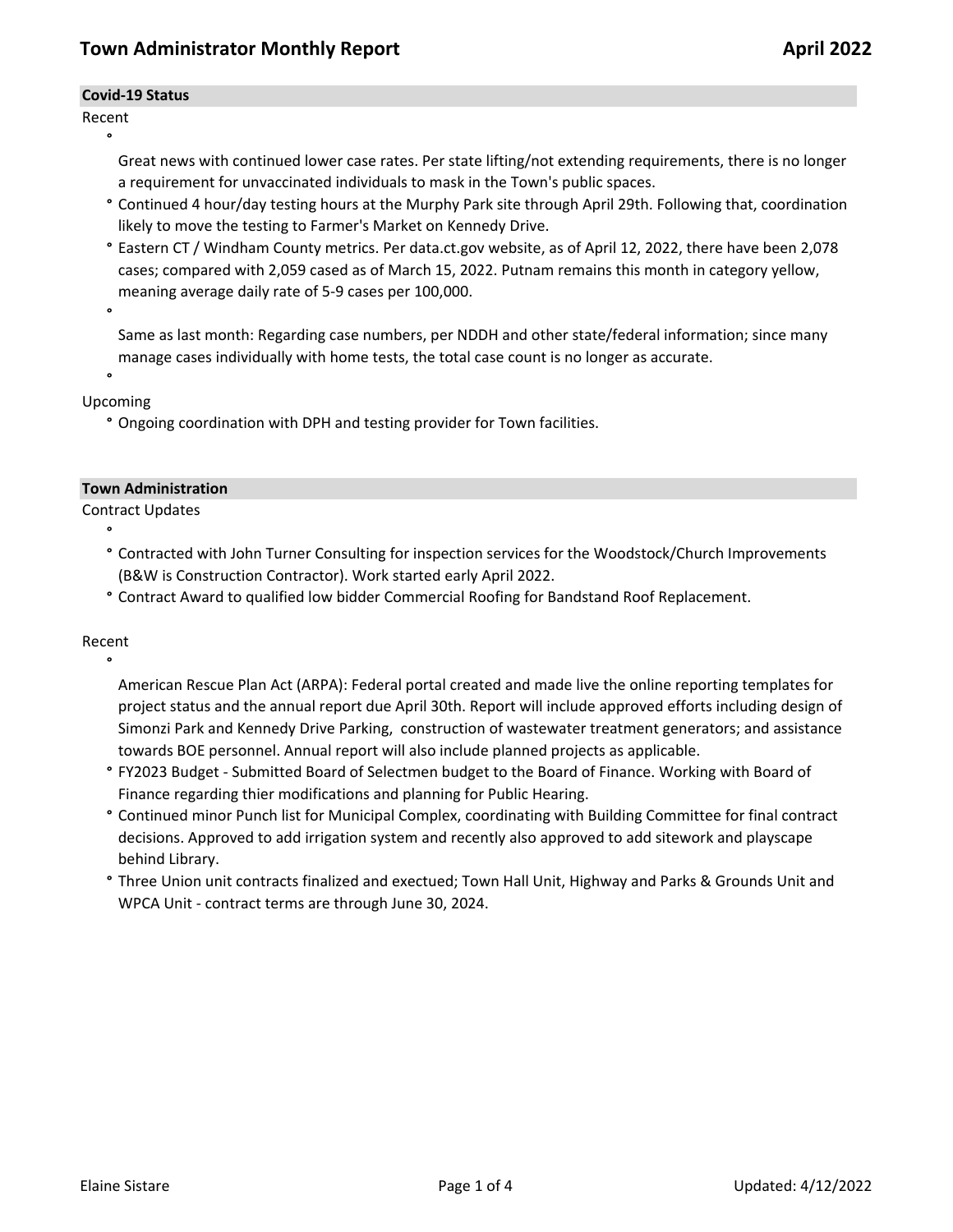Upcoming

- **°** Continued Town budget review and modifications with Board of Finance, and schedule of Special BOF Meeting and final Town Meeting steps.
- **°** Assessor's office personnel currently only staffed with Clerk. Considering interim and permanent certified Assessor options.
- **°** Ongoing: research and discussion about ARPA funds, including vetting and considering outside agency requests with BOS. April 2022 report due to Federal Government.
- **°**

Post-union negotiations salary adjustments, including planned use of Contingency funds to cover raises.

- **°** As per previous extension, closing on old Town Hall in mid-April 2022.
- **°** Same as previous: Work with Novus to create email addresses for all Town employees, including field crews, as means of Human Resource and Management direct communication.

### **Municipal Complex**

Recent/Ongoing

- **°** Ongoing: Final construction activities including punch list, coordinating with architect, construction manager and Building Committee. Consideration for final contract work. Ongoing coordination with various vendors and subcontractors; and use of the facilities.
- **°** Based on recent approved playscape, and lead time of various associated materials, expect playscape to be finalized in Fall 2022; final project closeout following.

#### **Road and Sidewalk Improvements**

Recent

- **°** Notice to Proceed, Pre-Construction Meeting and start of active construction work for Church Street and Woodstock Ave Pavement and Sidewalks Project between the Town and B&W Paving. John Turner Consulting as selected inspection firm.
- **°** Same as last month: Received State's Project Authorization Letter (PAL) for the Grove Street Sidewalks Project, funded by LOTCIP. Ongoing: coordination with NECCOG and DOT for LOTCIP applications for School Street Sidewalks.

**°**

[Same as last month: Note that Highway has various more standard paving projects ongoing and upcoming.] Upcoming

- **°** Ongoing: Church Street and Woodstock Ave coordination between contractor, inspector, traffic control and scheduling.
- **°** Same as last month: Address DOT comments to Grove Street and School Street sidewalks design submittals. NECCOG completing Grove Street design, expect J&D to propose design finalization efforts for School Street design (update ~5 year ago School Street sidewalk design documents).

#### **Bridges**

Recent

**°** Using 25% design drawings for Danco Road Bridge replacement, submitted application to the State Bridge Program on April 1, 2022 for 50/50 funding. Project requires ACOE permit review. Planning for late 2022 bidding with 2023 construction start.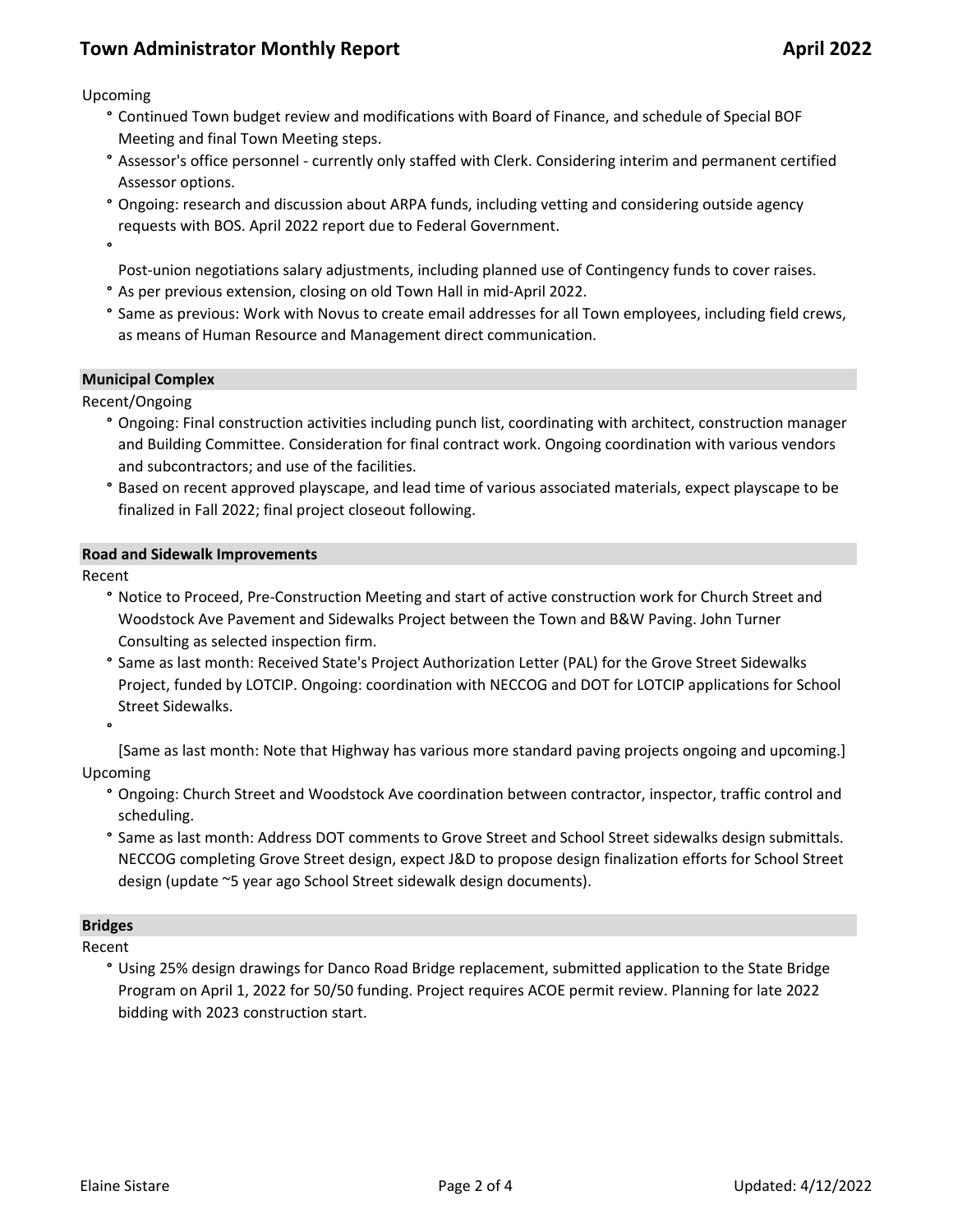Upcoming

**°** Ongoing: In-house minor repairs to bridges to comply with DOT inspection comments. Highway Department leading.

**°**

Ongoing: Continued project management for Town bridge repair/replacement. Reviewed recent inspection efforts for Thompson Ave and Woodstock Ave bridges - expect relatively minor improvements.

- **°** Continue bridge inspection, including two additional bridges in the under-20-ft span group.
- **°** Same as last month: Initiate planning and permitting with engineering consultant for East Putnam Road Bridge over Mary Brown Brook. (2022 or beyond construction).

### **Athletic and Recreation**

Recent

**°** Contracted for roof replacement project for Rotary Park Bandstand, expect construction Spring/early Summer 2022.

**°**

Same as last month/ongoing: Coordinate with Land Use Agent and contractor for ongoing Sabin Street Recreation Field construction work, including excavation and gravel removal activities. Based on field conditions, including excessive boulders, Town expects to issue permission to the contractor for a no-cost change - to bring crusher onsite for boulder handling. Days, hours and school schedule to be limited to weekdays, daytime hours, and only when school is not in session.

**°**

Ongoing: coordination with consultant Weston & Sampson for Airline Trail Improvements project Trail Bed Improvements including connection to Putnam River Trail at Quinebaug River (Town of Pomfret leading).

**°** Ongoing: Project with Weston & Sampson for alternative analysis and planning for DEEP-funded planning project for River Trail connection to Air Line Trail in Thompson. Consultant presented to Putnam Trails Committee in March 2022, and plans to widely advertise and hold a Public Outreach Meeting at the May 24th Trails Committee meeting.

Upcoming

**°** For Putnam to Thompson Air Line Gap project, advertise and hold a Public Outreach Meeting at the May 24th Trails Committee meeting.

## **Other Town Responsibilities**

Recent

**°**

WPCA: Ongoing monthly construction progress meeting with USDA and G. Donovan for wastewater treatment plant storage building and generator project (USDA funding). Expect construction through Summer 2022, with likely schedule extension due to generator cabinet material lead times.

- **°** WPCA: Ongoing lead line service inventory work, including reviewing consultant's scope and coordinating with DPH.
- **°** WPCA: Ongoing coordination regarding rate study and expected increase/modifications.

**°**

Same as last month: Regarding draft Permit for Town (closed) Municipal Landfill Stewardship Permit coordinating with DEEP and our engineer regarding responses to public comments received.